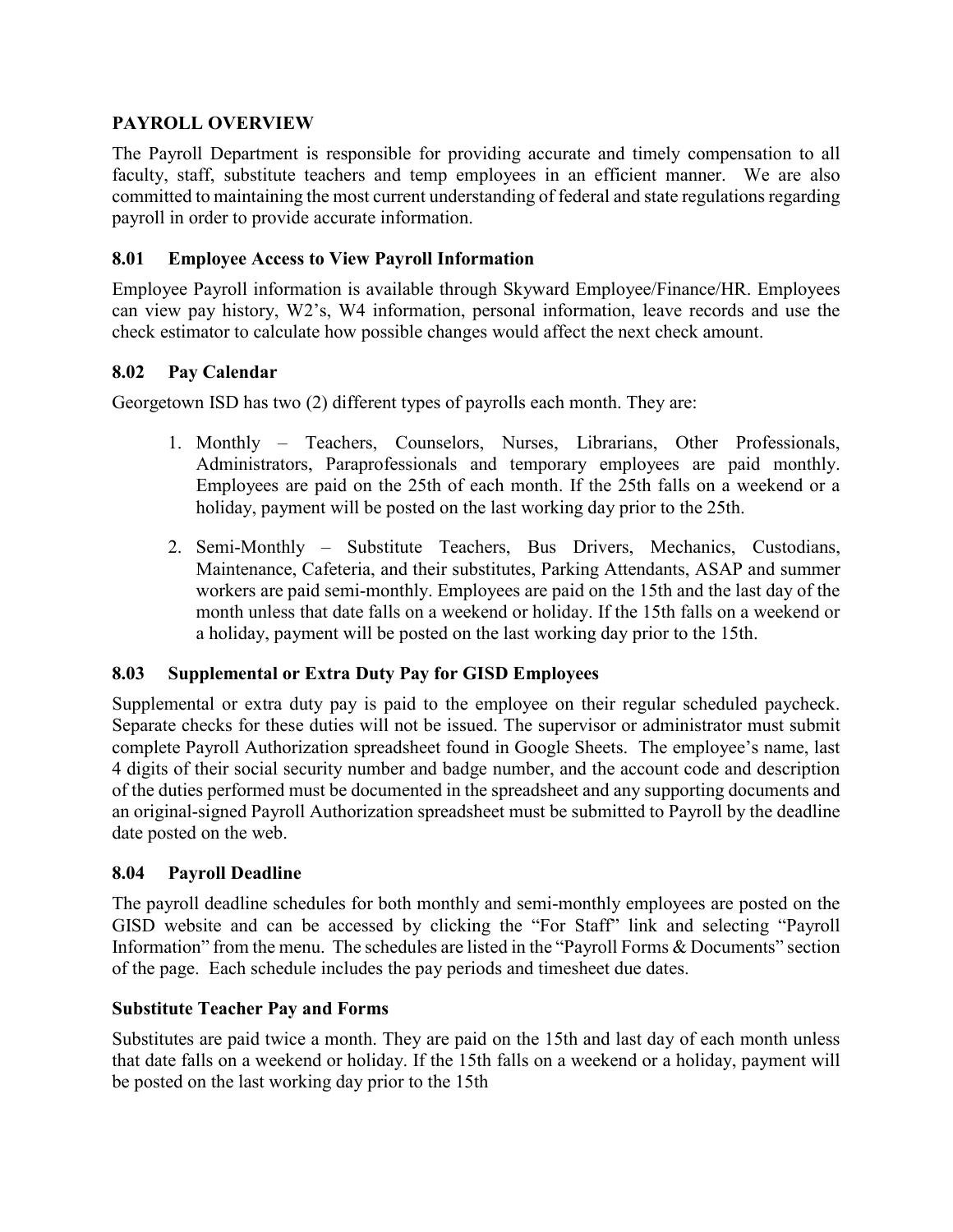The current substitute rate is \$95 per day for teacher and paraprofessional substitutes.

# **8.05 Direct Deposit/Electronic File Transfer**

GISD is a mandatory direct deposit district. Employees may view and/or print their pay stubs through Skyward Employee Access.

All employees including substitutes, temporary employees and crossing guards are required to have direct deposit to any bank and are subject to a pre-note process to check for accuracy of the account information. The pre-notes are processed twice a month. If an employee misses the prenote process, then it may delay the direct deposit for an entire pay cycle and they will receive a "live" check.

To add or change your direct deposit information, access Personal Information in Skyward Employee Access.

# **8.06 W-4, W-2, FICA and Medicare**

# **W-4**

A W-4 tax form is completed at the time of employment with Human Resources. If an employee would like to make changes after that, they may do so via the following link:

#### **<https://docs.georgetownisd.org/Forms/W-4>**

You will need your Employee ID number to begin the form. The number can be found on your GISD ID badge under your picture.

W-4 forms may be completed at any time, but all payroll deadlines still apply. There is a change of address form if you are not changing dependents. (Do not use a W-4 to change address.)

# **W-2**

The W-2 forms are available through employee login to Skyward. If the employee elects to receive a printed copy of their W-2, it will be generated by the Payroll Department and distributed to the campuses on the last business day of January of the following year. At the end of that day, any remaining W-2's will be mailed to the address we have on file in Skyward.

# **FICA**

GISD only deducts Medicare  $-1.45\%$  and  $457/3121$  Deferred Compensation  $-7.5\%$  from the paycheck of substitute or temporary employees or any other employee not eligible for Teacher Retirement System benefits. As of January 1, 2012, these employees are enrolled in the 457/3121 Deferred Compensation Plan as an alternative to Social Security (FICA). This plan is a tax-favored retirement program only available to governmental employers. Enrollment in this plan is a mandatory condition of employment with Georgetown ISD. Employees contribute 7.5% of their pay to this plan on a pre-tax basis and earn interest on their contributions.

### **Medicare**

All employees hired after March 31, 1986 will have the Medicare tax portion (1.45%) of Social Security deducted from their paycheck.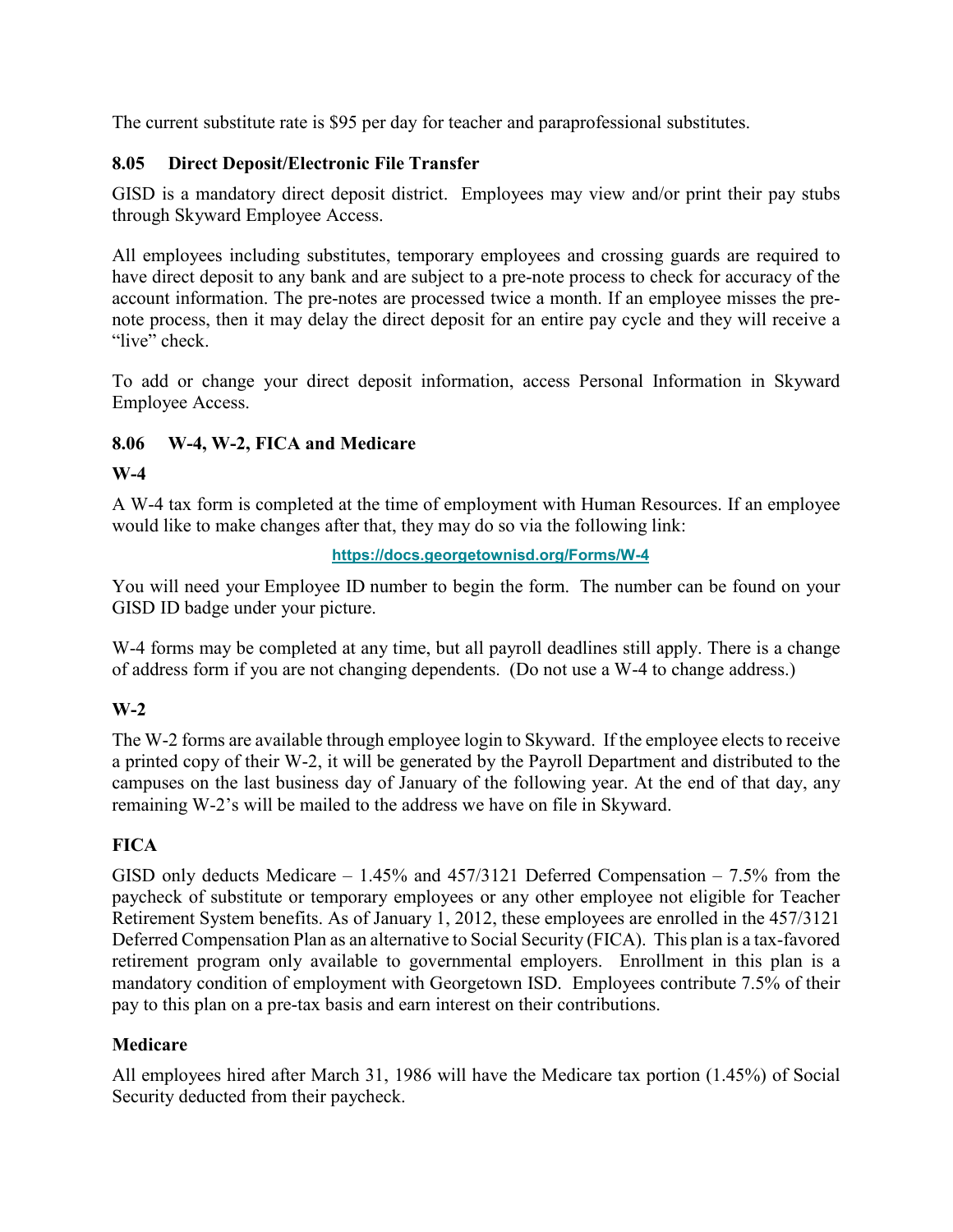### **8.07 Teacher Retirement System**

Employment eligible for membership in TRS is: regular employment in a public, state-supported educational institution in Texas employed for ½ or more of the standard full-time workload and compensation paid at a rate comparable to the rate of compensation for other persons employed in similar positions. The exceptions to TRS membership would be a TRS retiree, a substitute (as defined by TRS rules), a person employed on a temporary (less than 4 ½ months), part-time (less than ½ time), seasonal, or irregular basis. All TRS eligible employees will have TRS and TRS Care deducted from their pay. The TRS retirement amount is 8.0% of the salary and is tax sheltered. The TRS Care amount is 0.65% of the salary and is not tax-sheltered. The TRS Care deduction is required by TRS to be paid by all employees and is used to partially fund the retiree health insurance program and is not-refundable.

# **8.08 COBRA**

Upon employment termination, a letter is sent to the employee by TRS Active Care notifying them of their COBRA benefits along with the cost for those benefits.

The employee has 60 days from the date of eligibility to enroll and make the first payment for the COBRA coverage.

# **8.09 True Time Timesheets**

Monthly paraprofessionals and semi-monthly employees will use the True Time system to record their attendance. At the **end** of each work week, paraprofessionals will electronically submit their weekly timesheets to their supervisor for approval. Supervisor approval must be completed no later than the **first working day of the next week**. (Be sure to have the required hours for the week before submitting to the supervisor.) It is the responsibility of the campus/department to make sure all timesheets have been submitted and approved on a weekly basis. Instructions are found in Section 8.15.

### **8.10 Skyward Time Off**

All monthly employees who do not require a substitute will use the Skyward Time Off system to record their absences. Submitted absences will be electronically sent to the supervisor for approval. Please note that employee absences will NOT post until the supervisor has approved the absence. Therefore timesheets cannot be submitted until the absence has been approved.

### **8.11 Change of Name, Address, or Phone Number**

For change of name, employees must provide a copy of the new social security card and W-4 to the Payroll Department for changes to be completed.

To update changes to your address and/or phone number, access Personal Information in Skyward Employee Access.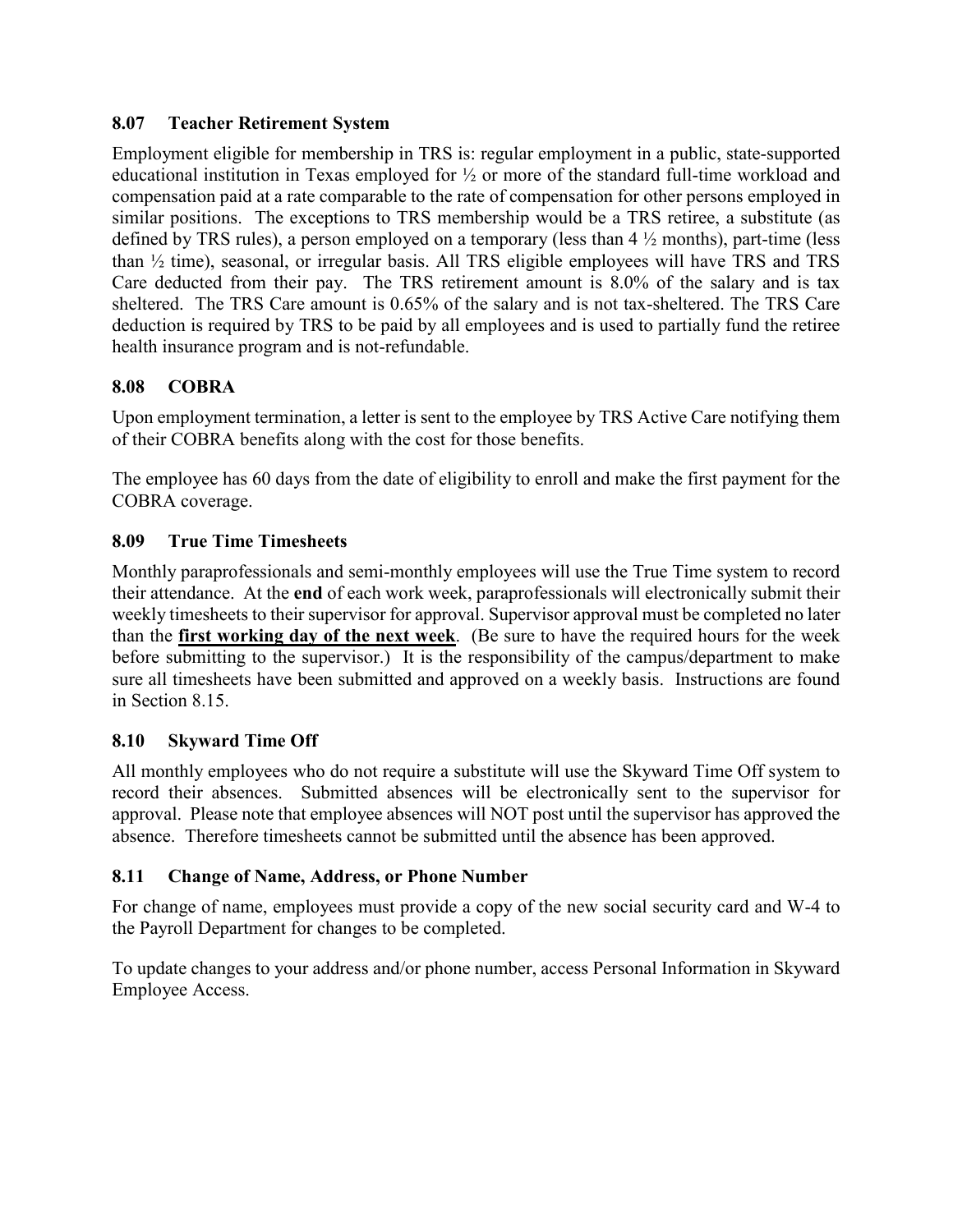# **8.12 Employee Leave Procedures and Forms**

# **Skyward Time Off**

All leave days for the entire year are allocated each year on July 1st for 12-month employees and August 1st for all other employees. Each full-time employee earns leave at the rate of ½ work day for each 18 workdays of employment, up to the maximum of five workdays annually. Therefore, if an employee leaves the district and has used more leave days than earned, a deduction will be taken from the employee's paycheck based on their daily rate of pay and the amount of unearned leave taken.

# **Skyward Leave Types**

There are 5 types of leave: Local Sick, State Personal, State Sick, Comp and Flex. Leave shall be recorded in half-day increments for all exempt employees and hourly for non-exempt employees.

- 1. Local Sick (LOC)
	- 5 days allotted first day of work calendar
		- o Earned at a rate of .5 day every 18 days worked
	- Rolls from year to year
	- Does not transfer to other districts
	- If you leave GISD, LOC is balance will be moved to Catastrophic Leave Pool
	- Maximum balance is 30 days
- 2. State Personal (STP)
	- 5 days allotted first day of work calendar
		- o Earned at a rate of .5 day every 18 days worked
	- Rolls from year to year and district to district
	- No maximum balance
- 3. State Sick (STP)
- 4. Comp (Non Exempt Employees only)
	- Requires prior approval from supervisor
	- Supervisor may require employee to use Comp before any other type of leave
	- Maximum balance of 120 hours
	- Enforced by Campus Principal and Human Resources
	- Balance rolls from year to year
- 5. Flex Hours/Non-Paid Vacation Days
	- 239/244 day employees will be allocated a total of 10 days  $\circ$  5 days on 11/1 and 5 days on 3/1
	- 230 day employees will be allocated 3 days on August 31st
	- For Non-Exempt Employees (True Time Timesheets) the balance is rolled forward
	- For Exempt Employees (do not use True Time) Use it or lose it (reduction after Winter Break). Hours are not paid at term

### **Comp Time**

Procedures concerning comp time include the following: The supervisor must determine the need and approve comp time prior to the work being performed. Comp time is earned when the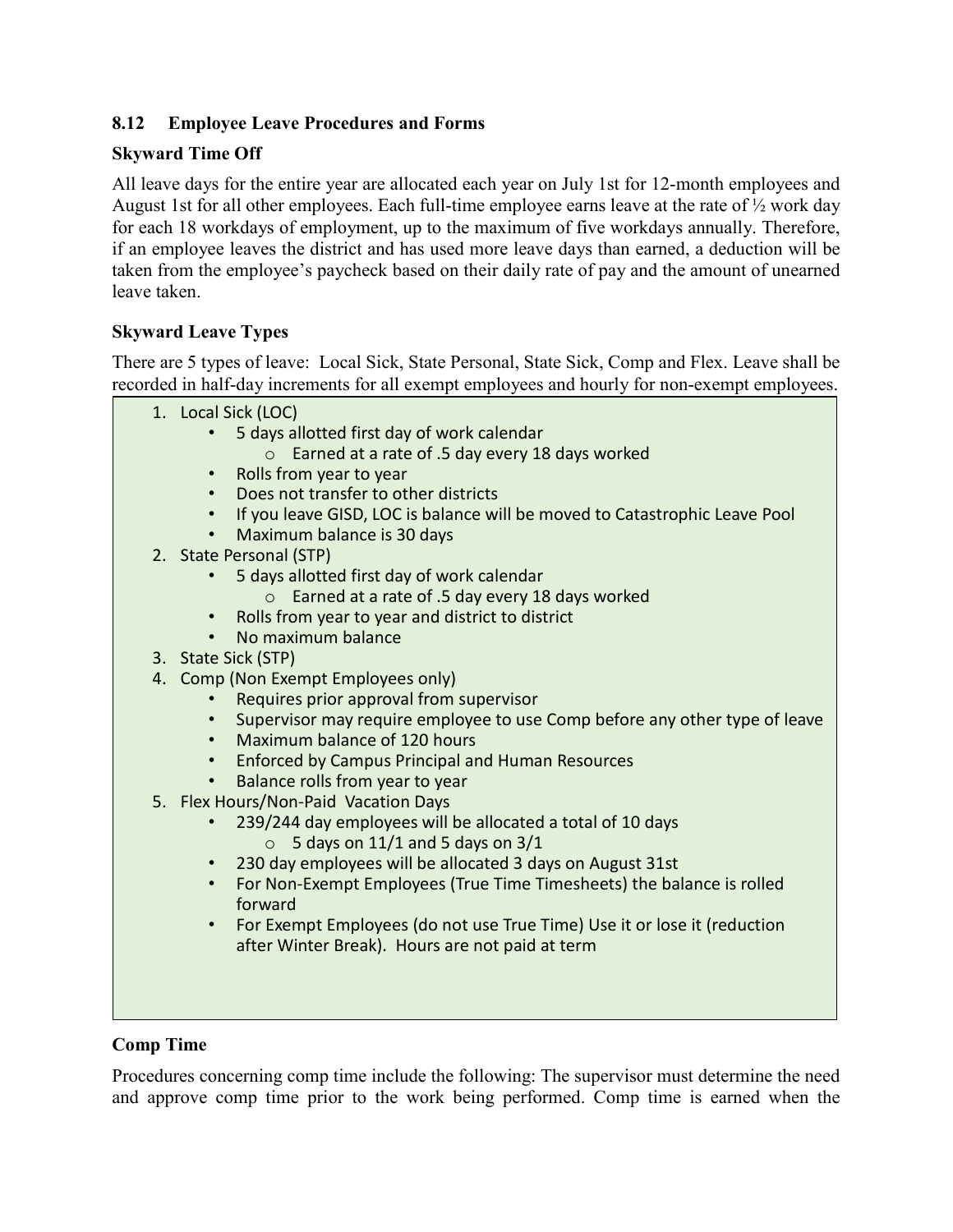employee is physically present on the job more hours than what is listed on their work calendar schedule per week, (i.e.: an employee required to work a minimum of 37.5 hours per week, but with supervisor approval works 38.5 hours would earn 1 hour of comp time.) Comp time is earned at a rate of 1x up to 40 hours and 1.5x for any time worked over 40 hours in any week (GISD time keeping is Monday-Sunday.

Comp time earned by employee may not accrue beyond a maximum of **120 hours** (Policy DEA Local). Records concerning comp time must be recorded and maintained in the Skyward system.

# **Absence Dock of Pay**

Once an employee has exhausted all paid leave, the employee will be docked at their daily rate for any additional absence. If an employee uses True Time to record absences, their absences will deduct from the employee's total leave and populate their timesheet immediately.

# **Overtime Rules**

Semi-monthly employees earn overtime when the employee is physically present on the job more than forty (40) hours in the work week. All overtime must be approved in advance by the immediate supervisor. Overtime must not be approved if the work needed is not an emergency and could wait until the next regular workday.

# **FMLA and Maternity Leave and Dock of Pay**

FMLA and Maternity leave will need to be approved by the principal or supervisor and then also the Human Resources Department. The Payroll Department will need to be informed of the anticipated leave so that the employees' absences can be considered for dock purposes.

### **8.13 Employee Benefits**

### **Health, Dental and Voluntary Insurance Enrollment**

Health, Dental, and Voluntary insurance is eligible for enrollment either within 30 days of the hire date or during the open enrollment in July/August of each year. Enrollment materials are available online [GISD website, Benefits section.](https://www.georgetownisd.org/Page/20336)

### **Annuity – 403b or 457**

Employees are eligible to contribute to an annuity through payroll deduction and are allowed to use their choice of company. GISD contracts with TCG Advisors as our third party administrator and forms must be processed through TCG Advisors. This can be done at any time of the year and can be changed as often as needed. All payroll deadlines would still apply for these changes. If an employee is paid semi-monthly, then the annuity amount would be divided over the two paychecks each month.

### **Cafeteria 125 Plan**

The Cafeteria Plan begins in September each year and a new enrollment is required through First Financial Advisors. Enrollment is also allowed within 30 days of initial hire date. The Cafeteria Plan is allowed under the regulations of Section 125 of the Internal Revenue Code.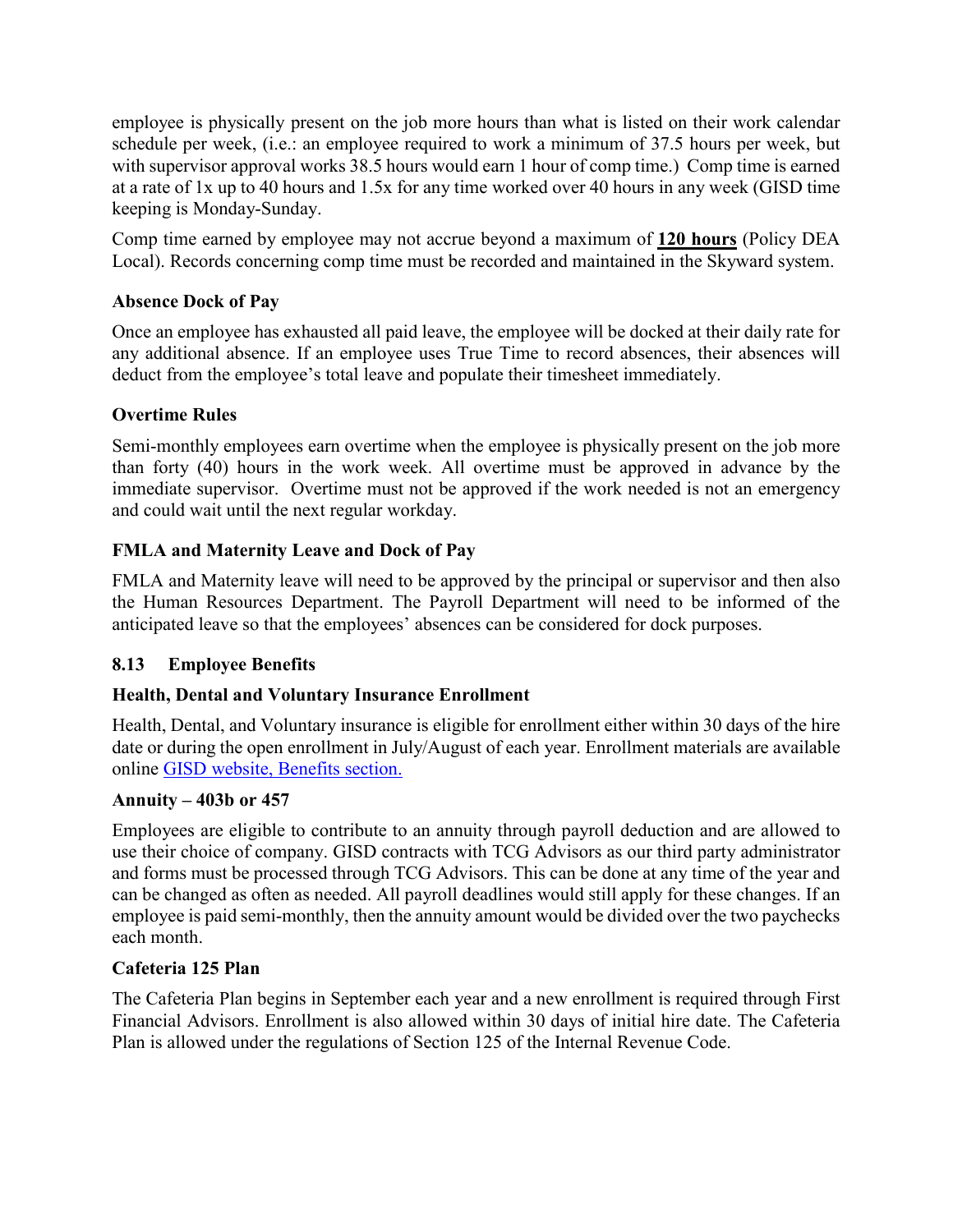#### **8.14 Instructions for Processing Unsubmitted/Unapproved Timesheets in Skyward**

**The following instructions should be repeated weekly until all timesheets have been submitted.**

Go into Employee Access and click on the **True Time Tab.**

|   |                                                      |                       | Employee Access - 05.14.02.00.03-10.2 - Google Chrome                        |                        |  |        |  |                                      |                                                                                         | اکار دی     |              | X            |
|---|------------------------------------------------------|-----------------------|------------------------------------------------------------------------------|------------------------|--|--------|--|--------------------------------------|-----------------------------------------------------------------------------------------|-------------|--------------|--------------|
| ≏ |                                                      |                       | https://skyweb.georgetownisd.org/scripts/calledexe/WService=wsFin/semhom01.w |                        |  |        |  |                                      |                                                                                         |             |              |              |
|   | <b>SKYWARD</b>                                       | <b>GEORGETOWN ISD</b> |                                                                              |                        |  |        |  |                                      | Account                                                                                 | Preferences | Exit         | ?            |
|   | Employee<br><b>Home</b><br>Information               | <b>Time</b><br>Off    | <b>True</b><br><b>FastTrack</b><br><b>Open Positions</b><br><b>Time</b>      | FastTrack<br>Screener  |  |        |  |                                      |                                                                                         |             |              |              |
|   | $\overline{\phantom{a}}$ True Time                   |                       | $\blacktriangleright$ My Time Sheets                                         |                        |  |        |  | $\ast$ Supervisor Access             |                                                                                         |             | <b>Queue</b> |              |
|   | Quick Entry<br>My History<br>My Setup<br>Data Mining |                       | 合作                                                                           | Unsubmitted<br>History |  | 们<br>们 |  | Schedule Tracker                     | My Employees True Time<br>My Employees Totals by Status<br>My Employees Weekly Averages |             | ۹Ò           | r,<br>t<br>€ |
|   | Reports                                              |                       |                                                                              |                        |  |        |  | Unsubmitted<br>Unapproved<br>History | ▼ My Employees Time Sheets                                                              | ✿ና          |              | 1<br>٠       |

#### **1. Unsubmitted Timesheets:**

Confirm your filter is set to "Show All Employees Under Me". A list of employees will be displayed. All employees with a "Y" in the fields of Previous Week(s) have not submitted timesheet(s).

Contact those listed that have not submitted and have them do so immediately. Keep in **mind that an employee cannot submit their timesheet if they have Time Off request awaiting approval.** If the employee needs a Time Off approved, please contact the Principal/Supervisor to perform approval<sub>s</sub> as needed.

| Employee<br>Home<br>Information                                                             | Time<br><b>True</b><br>Off<br><b>Time</b><br>My Employees Unsubmitted Time Sheet: | FastTrack<br><b>Open Positions</b> | FastTracl<br>Screene |                        |                    |                    |                    | ⊙ 1 7 12 A Favorites ▼ New Window + My Print Qu |                    |                         |                 |                                                               |
|---------------------------------------------------------------------------------------------|-----------------------------------------------------------------------------------|------------------------------------|----------------------|------------------------|--------------------|--------------------|--------------------|-------------------------------------------------|--------------------|-------------------------|-----------------|---------------------------------------------------------------|
| Views: My Employees Unsubmitted Time Sheets - By Na<br>Fiters: *Show All Employees Under Me |                                                                                   |                                    |                      | $\mathbf{v}$           |                    |                    |                    |                                                 |                    | $\overline{\mathbf{Y}}$ | 剛<br><b>III</b> | View All<br>$\mathbb{Z}$<br>Unsubmitted<br><b>Time Sheets</b> |
| Last Name A                                                                                 | First                                                                             | <b>Middle</b>                      | SSN                  | Current<br><b>Week</b> | Previous<br>Week 1 | Previous<br>Week 2 | Previous<br>Week 3 | Previous<br>Week 4                              | Previous<br>Week 5 | Pay Code                | Level O         | for Selected<br>Employee                                      |
| P <sub>0</sub>                                                                              | л                                                                                 |                                    | 1120 Y               |                        | Y                  | Y                  |                    |                                                 |                    | <b>CLERK</b>            | $4\overline{2}$ |                                                               |
| $\triangleright$ C                                                                          | л                                                                                 |                                    | 5332 Y               |                        |                    |                    |                    |                                                 |                    | <b>TCAID</b>            | 4 <sup>2</sup>  |                                                               |
| P D                                                                                         | D                                                                                 |                                    | 6495 Y               |                        |                    |                    |                    |                                                 |                    | <b>TCAID</b>            | 4 <sup>2</sup>  |                                                               |
| ÞΕ                                                                                          |                                                                                   |                                    | 4581 Y               |                        | Y                  |                    |                    |                                                 |                    | <b>SEC</b>              | 4 <sup>2</sup>  |                                                               |
| $\triangleright$ K                                                                          |                                                                                   |                                    | $3081$ Y             |                        |                    |                    |                    |                                                 |                    | <b>SEC</b>              | 4 2             |                                                               |
| $\triangleright$ LI                                                                         | S                                                                                 |                                    | 4036 Y               |                        |                    |                    |                    |                                                 |                    | COSEC                   | 4 <sup>2</sup>  |                                                               |
| M                                                                                           | N                                                                                 |                                    | 3389 Y               |                        |                    |                    |                    |                                                 |                    | <b>SEC</b>              | 4 <sup>2</sup>  |                                                               |
| $P$ M                                                                                       | К                                                                                 |                                    | 0854 Y               |                        |                    |                    |                    |                                                 |                    | <b>TCAID</b>            | $4\overline{2}$ |                                                               |
| P <sub>0</sub>                                                                              |                                                                                   |                                    | 2777 Y               |                        |                    |                    |                    |                                                 |                    | <b>TCAID</b>            | $4\overline{2}$ |                                                               |
| $\triangleright$ 0                                                                          | F                                                                                 |                                    | 5350 Y               |                        |                    |                    |                    |                                                 |                    | <b>CLERK</b>            | 4 <sup>2</sup>  |                                                               |
| $\blacktriangleright$ P                                                                     | n                                                                                 |                                    | 0999 Y               |                        |                    |                    |                    |                                                 |                    | SEC.                    | 4 <sup>2</sup>  |                                                               |
| R                                                                                           | D                                                                                 |                                    | $0413$ Y             |                        |                    |                    |                    |                                                 |                    | <b>TCAID</b>            | 42              |                                                               |
| R                                                                                           |                                                                                   |                                    | 6689 Y               |                        |                    |                    |                    |                                                 |                    | <b>SEC</b>              | 4 <sup>2</sup>  |                                                               |
| $\triangleright$ S                                                                          | $\mathbf v$                                                                       |                                    | 0697 Y               |                        |                    |                    |                    |                                                 |                    | <b>TCAID</b>            | 4 <sup>2</sup>  |                                                               |